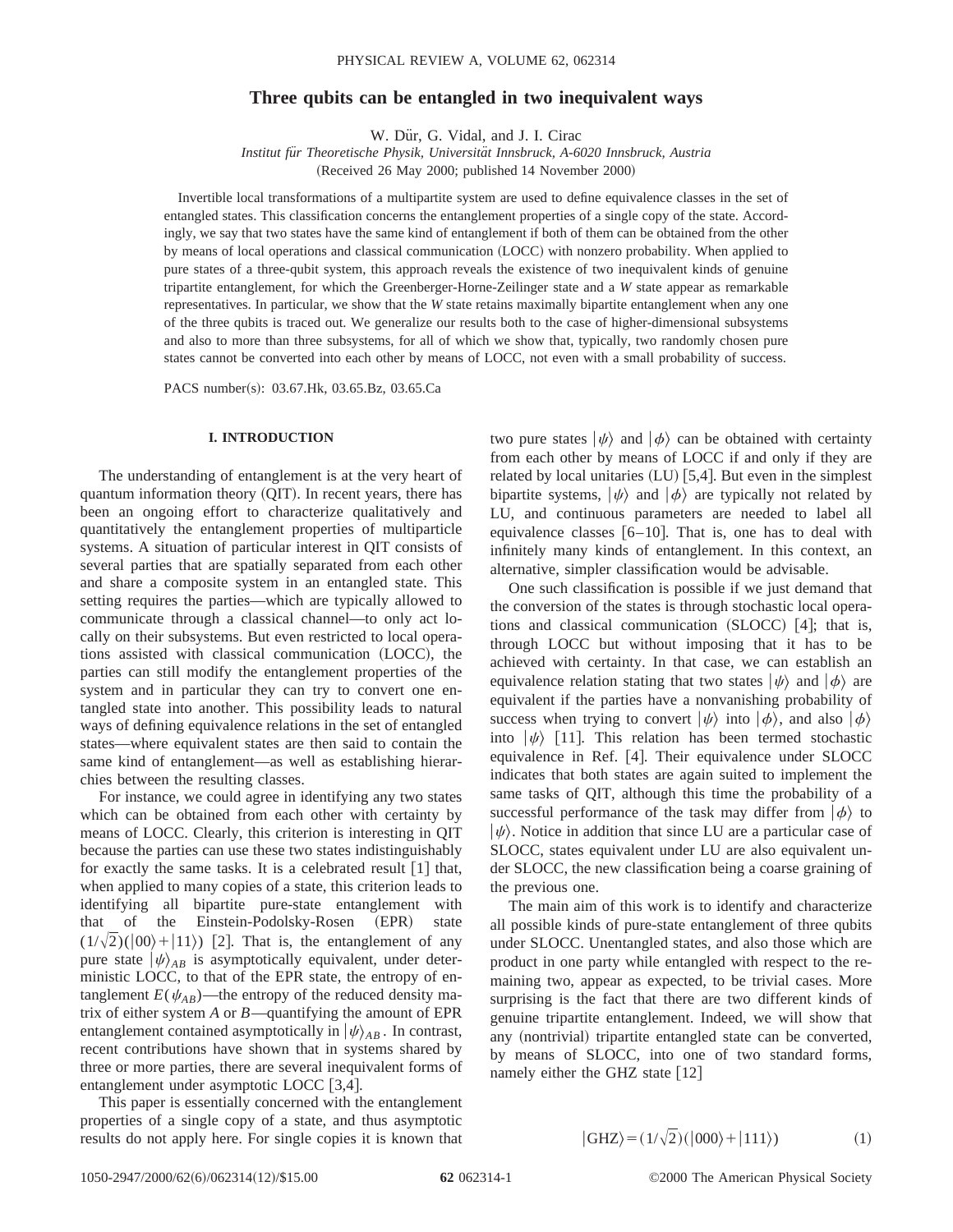or else a second state<sup>1</sup>

$$
|W\rangle = (1/\sqrt{3})(|001\rangle + |010\rangle + |100\rangle), \tag{2}
$$

and that this splits the set of genuinely trifold entangled states into two sets which are unrelated under LOCC. That is, we will see that if  $|\psi\rangle$  can be converted into the state  $|GHZ\rangle$  in Eq. (1) and  $|\phi\rangle$  can be converted into the state  $|W\rangle$ in Eq.  $(2)$ , then it is not possible to transform, even with only a very small probability of success,  $|\psi\rangle$  into  $|\phi\rangle$  nor the other way round.

The previous result is based on the fact that, unlike the GHZ state, not all entangled states of three qubits can be expressed as a linear combination of only two product states. Remarkably enough, the inequivalence under SLOCC of the states  $|GHZ\rangle$  and  $|W\rangle$  can alternatively be shown from the fact that the 3-tangle (residual tangle), a measure of tripartite correlations introduced by Coffman *et al.* [14], does not increase on average under LOCC, as we will prove here.

We will then move to the second main goal of this work, namely the analysis of the state  $|W\rangle$ . It cannot be obtained from a state  $|GHZ\rangle$  by means of LOCC and thus one could expect, in principle, that it has some interesting, characteristic properties. Recall that in several aspects the GHZ state can be regarded as the maximally entangled state of three qubits. However, if one of the three qubits is traced out, the remaining state is completely unentangled. Thus, the entanglement properties of the state  $|GHZ\rangle$  are very fragile under particle losses. We will prove that, oppositely, the entanglement of  $|W\rangle$  is maximally robust under disposal of any one of the three qubits, in the sense that the remaining reduced density matrices<sup>2</sup>  $\rho_{AB}$ ,  $\rho_{BC}$ , and  $\rho_{AC}$  retain, according to several criteria, the greatest possible amount of entanglement, compared to any other state of three qubits, either pure or mixed.

We will finally analyze entanglement under SLOCC in more general multipartite systems. We will show that, for most of these systems, there is typically no chance at all to transform locally a given state into some other if they are chosen randomly, because the space of entangled pure states depends on more parameters than those that can be modified by acting locally on the subsystems.

The paper is organized as follows. In Sec. II, we characterize mathematically the equivalence relation established by stochastic conversions under LOCC, and illustrate its performance by applying it to the well-known bipartite case. In Sec. III, we move to consider a system of three qubits, for which we prove the existence of six classes of states under SLOCC, including the two genuinely tripartite ones. Section IV is devoted to studying the endurance of the entanglement of the state  $|W\rangle$  against particle losses. In Sec. V, more general multipartite systems are considered. Section VI contains some conclusions. Finally, Appendices A–C prove, respectively, some needed results related to SLOCC, the monotonicity of the 3-tangle under LOCC, and the fact that  $|W\rangle$ retains optimally bipartite entanglement when one qubit is traced out.

## **II. KINDS OF ENTANGLEMENT UNDER STOCHASTIC LOCC**

In this work we define as equivalent the entanglement of two states  $|\psi\rangle$  and  $|\phi\rangle$  of a multipartite system iff local protocols exist that allow the parties to convert each of the two states into the other one with some *a priori* probability of success. In this approach, we follow the definition for stochastic equivalence as given in  $[4]$ .<sup>3</sup> The underlying motivation for this definition is that, if the entanglement of  $|\psi\rangle$ and  $|\phi\rangle$  is equivalent, then the two states can be used to perform the same tasks, although the probability of a successful performance of the task may depend on the state that is being used.

#### **A. Invertible local operators**

Sensible enough, this classification would remain useless if in practice we would not be able to find out which states are related by SLOCC. Let us recall that, all in all, no practical criterion is known so far that determines whether a generic transformation can be implemented by means of LOCC. However, we can think of any local protocol as a series of rounds of operations, where in each round a given party manipulates locally its subsystem and communicates classically the result of its operation (if it included a measurement) to the rest of the parties. Subsequent operations can be made dependent on previous results and the protocol splits into several branches. This picture is useful because for our purposes we need only focus on one of these branches. Suppose that state  $|\psi\rangle$  can be locally converted into state  $|\phi\rangle$ with nonzero probability. This means that at least one branch of the protocol does the job. Since we are concerned only with pure states, we can always characterize mathematically this branch as an operator which factors out as the tensor product of a local operator for each party. For instance, in a three-qubit case we would have that  $|\psi\rangle$  can be locally converted into  $|\phi\rangle$  with some finite probability iff an operator  $A \otimes B \otimes C$  exists such that

$$
|\phi\rangle = A \otimes B \otimes C|\psi\rangle, \tag{3}
$$

where operator *A* contains contributions coming from any round in which party *A* acted on its subsystem, and similarly for operators  $\overline{B}$  and  $\overline{C}$ <sup>4</sup>. Carrying on with the three-qubit example, let us now consider for simplicity that both states

<sup>&</sup>lt;sup>1</sup>An experimental realization using photons of such a state was already proposed in  $[13]$ .

<sup>&</sup>lt;sup>2</sup>The reduced density matrix  $\rho_{AB}$  of a pure tripartite state  $|\psi\rangle$  is defined as  $\rho_{AB} \equiv \text{tr}_C(\vert \psi \rangle \langle \psi \vert)$ .

<sup>&</sup>lt;sup>3</sup>Stochastic transformations under LOCC had been previously analyzed in  $[15,16]$ .

<sup>&</sup>lt;sup>4</sup>In practice, the constraints  $A^{\dagger}A$ ,  $B^{\dagger}B$ ,  $C^{\dagger}C \le 1$  should be fulfilled if the invertible operators *A*,*B*,*C* are to come from local POVMs. In this work, we do not normalize them in order to avoid introducing unimportant constants to the equations. Instead, both the initial and final states are normalized.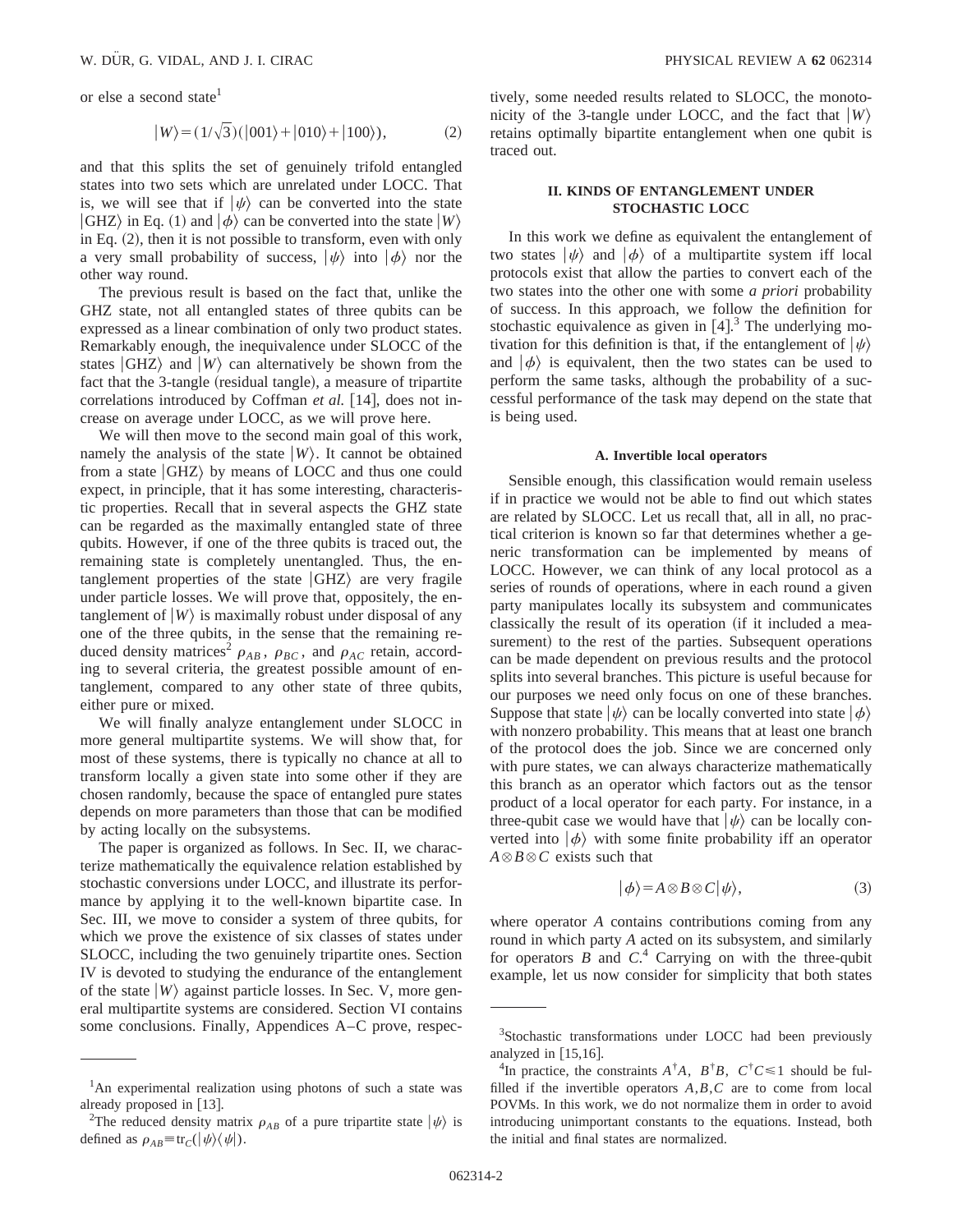$|\psi\rangle$  and  $|\phi\rangle$  have rank two reduced density matrices  $\rho_A$  $\equiv \text{tr}_{BC}(\vert \psi \rangle \langle \psi \vert)$ ,  $\rho_B$ , and  $\rho_C$ . Then clearly the rank of operators  $A$ ,  $B$ , and  $C$  needs to be 2 (see Appendix A). In other words, each of these operators is necessarily invertible, and in particular

$$
|\psi\rangle = A^{-1} \otimes B^{-1} \otimes C^{-1} |\phi\rangle. \tag{4}
$$

Thus we see that, under the assumption of maximal rank for the reduced density matrices, two-way convertibility implies the existence of invertible operators  $A$ ,  $B$ , and  $C$  as in Eq.  $(3)$ [actually, one-way convertibility alone has already implied that an invertible local operator  $(II)$   $A \otimes B \otimes C$  exists. viously, the converse also holds, namely that if an ILO  $A \otimes B \otimes C$  exists, then for each direction of the conversion a local protocol can be built that succeeds with nonzero probability. As explained in Appendix A in detail, we can get rid of the previous assumption on the ranks and announce with generality the following.

*Result*. States  $|\psi\rangle$  and  $|\phi\rangle$  are equivalent under SLOCC if an ILO relating them [as in, for instance, Eq.  $(3)$ ] exists.

#### **B. Bipartite entanglement under SLOCC**

What does this classification imply in the well-known case  $[15-17]$  of bipartite systems? Since LU are included in SLOCC, we can take the Schmidt decomposition of a pure state  $|\psi\rangle \in \mathbb{C}^n \otimes \mathbb{C}^m$ ,  $n \leq m$ , as the starting point for our analysis. Thus,

$$
\sum_{i=1}^{n_{\psi}} \sqrt{\lambda_i} |i\rangle \otimes |i\rangle = U_A \otimes U_B |\psi\rangle, \quad \lambda_i > 0, \ n_{\psi} \le n, \quad (5)
$$

where  $U_A$  and  $U_B$  are some proper local unitaries, the coefficients  $\lambda_i$  decrease with *i*, and  $n_{\psi}$  is the number of nonvanishing terms in the Schmidt decomposition. Clearly, the ILO

$$
\frac{1}{\sqrt{n_{\psi}}} \left( \sum_{i=1}^{n_{\psi}} \frac{1}{\sqrt{\lambda_i}} |i\rangle\langle i| + \sum_{i=n_{\psi}+1}^{n} |i\rangle\langle i| \right) \otimes 1_B \tag{6}
$$

transforms Eq.  $(5)$  into a maximally entangled state

$$
\frac{1}{\sqrt{n_{\psi}}}\sum_{i}^{n_{\psi}}|i\rangle\otimes|i\rangle,\tag{7}
$$

which depends only on the Schmidt number  $n_{\psi}$ . Since SLOCC cannot modify the rank of the reduced density matrices  $\rho_A$  and  $\rho_B$ , which is given by  $n_{\psi}$ , we conclude that in  $C^n \otimes C^m$ ,  $n \leq m$ , there are *n* different kinds of entangled states, corresponding to *n* different classes under SLOCC. Each of these classes is characterized by a given Schmidt number, and we can choose as their representatives the state (7) with  $n_{\psi}=1, \ldots, n$ . Clearly,  $n_{\psi}=1$  corresponds to states that are less entangled than the rest (they are, after all, unentangled). This hierarchical relation can be extended to the rest of the classes by noting that noninvertible local operators can project out some of the Schmidt terms and thus diminish the Schmidt number of a state. Therefore, the state  $|\psi\rangle$  can be locally converted into the state  $|\phi\rangle$  with some finite probability iff  $n_{\psi} \ge n_{\phi}$ , or in terms of kinds of entanglement, we can say that the entanglement of the class characterized by a given Schmidt number is more powerful than that of a class with a smaller Schmidt number.

For later reference we also note that in a two-qubit system,  $H = \mathbb{C}^2 \otimes \mathbb{C}^2$ , we can write any state, after using a convenient LU, uniquely as

$$
|\psi\rangle = c_{\delta} |0\rangle \otimes |0\rangle + s_{\delta} |1\rangle \otimes |1\rangle, \quad c_{\delta} \ge s_{\delta} \ge 0, \tag{8}
$$

where  $c_{\delta}$ ,  $s_{\delta}$  stand for cos  $\delta$  and sin  $\delta$ . This is either a product (unentangled) state  $|\psi_{A-B}\rangle = |0\rangle \otimes |0\rangle$  for  $c_{\delta}=1$  or else an entangled state that can be converted into the EPR state,

$$
\frac{1}{\sqrt{2}}(|0\rangle \otimes |0\rangle + |1\rangle \otimes |1\rangle),\tag{9}
$$

with probability  $p = E_2(\psi)$ , where  $E_2(\psi) \equiv \lambda_2$  is the entanglement monotone that provides a quantitative description of the nonlocal resources contained in a single copy of a two-qubit pure state [18]. Any state  $|\psi\rangle$  can be obtained from state  $(9)$  with certainty, this contributing to the fact that the EPR state is considered the maximally entangled state of two qubits.

## **III. ENTANGLEMENT OF PURE STATES OF THREE QUBITS**

In this section, we analyze a system of three qubits. We show that SLOCC split the set of pure states into six inequivalent classes, which further structure themselves into a three-grade hierarchy when noninvertible local operations are used to relate them. At the top of the hierarchy we find two inequivalent classes of true tripartite entanglement, which we name GHZ class and *W* class after our choice of corresponding representatives. The three possible classes of bipartite entanglement are accessible (with some nonvanishing probability) from *any* state of the *W* and GHZ classes by means of a noninvertible local operator. Finally, at the bottom of the hierarchy we find nonentangled states.

The ranks  $r(\rho_A)$ ,  $r(\rho_B)$ , and  $r(\rho_C)$  of the reduced density matrices, together with the range  $R(\rho_{BC})$  of  $\rho_{BC}$ , will be the main mathematical tools used through the first part of this section. By analyzing them we will be able to make an exhaustive classification of three-qubit entanglement. Later on we will rephrase some of these results in terms of wellknown measures of entanglement. In particular, we will see that the existence of two inequivalent kinds of true tripartite entanglement under SLOCC is very much related to the fact that the 3-tangle, a measure of tripartite entanglement introduced in  $[14]$ , is an entanglement monotone (see Appendix  $B$ ).

At the end of the section also a practical way to identify the class that an arbitrary state belongs to will be discussed.

#### **A. Nonentangled states and bipartite entanglement**

If at least one of the local ranks  $r(\rho_A)$ ,  $r(\rho_B)$ , or  $r(\rho_C)$  is 1, then the pure state of the three qubits factors out as the tensor product of two pure states, and this implies that at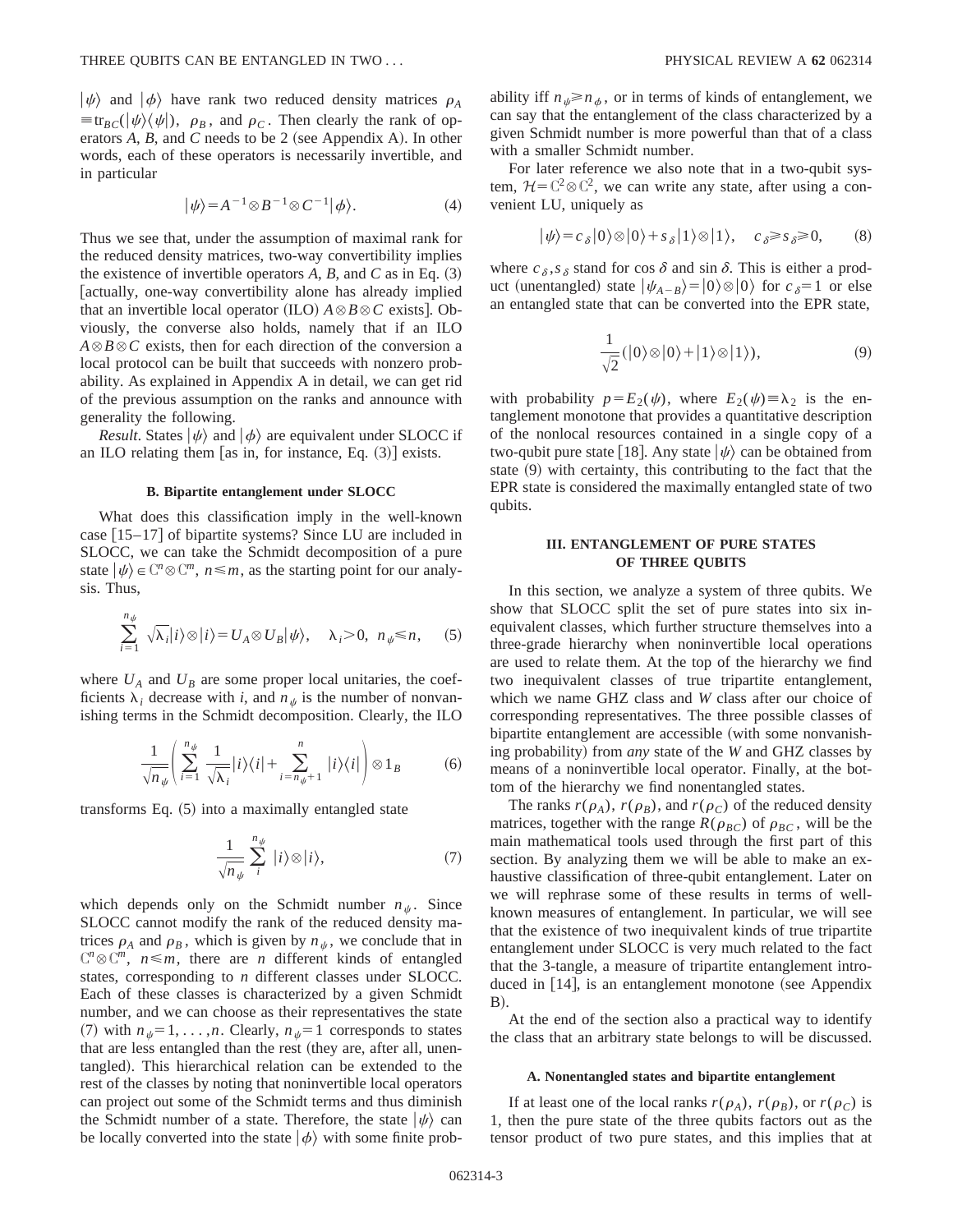least one of the qubits is uncorrelated with the other two. SLOCC distinguish states with this feature depending on which qubits are uncorrelated from the rest.

#### *1. Class*  $A - B - C$  *(product states)*

This class corresponds to states with  $r(\rho_A) = r(\rho_B)$  $=r(\rho_C)=1$ . They can be taken, after using some convenient LU, into the form

$$
|\psi_{A-B-C}\rangle = |0\rangle|0\rangle|0\rangle,\tag{10}
$$

where we have already relaxed the notation for  $|0\rangle \otimes |0\rangle$  $\otimes$  |0).

#### 2. Classes  $A - BC$ ,  $AB - C$ , and  $C - AB$  (bipartite entanglement)

These three classes of states contain only bipartite entanglement between two of the qubits, one of the reduced density matrices having rank 1 and the other two having rank 2. For example, the states in class  $A - BC$  possess entanglement between the systems *B* and  $C\left[r(\rho_B)=r(\rho_C)=2\right]$  and are product with respect to system  $A [r(\rho_A)=1]$ . LU allow us to write uniquely states of the class  $A - BC$  as

$$
|\psi_{A-BC}\rangle = |0\rangle (c_{\delta}|0\rangle |0\rangle + s_{\delta}|1\rangle |1\rangle), \quad c_{\delta} \ge s_{\delta} > 0,
$$
\n(11)

and similarly for  $|\psi_{B-AC}\rangle$  and  $|\psi_{C-AB}\rangle$ . We choose the maximally entangled state

$$
\frac{1}{\sqrt{2}}|0\rangle(|0\rangle|0\rangle+|1\rangle|1\rangle)\tag{12}
$$

as representative of the class  $A - BC$ . Any other state within this class can be obtained from  $(12)$  with certainty by means of LOCC.

The proof that these four marginal classes are inequivalent under SLOCC is very simple. We only need to recall that the local ranks are invariant under ILO (see Appendix A). In what follows we will analyze the more interesting case of  $r(\rho_{\kappa})=2$ ,  $\kappa=A,B,C$ . To see that there are two inequivalent classes fulfilling this condition, we will have to study possible product decompositions of pure states.

#### **B. True three-qubit entanglement**

There turns out to be a close connection between convertibility under SLOCC and the way entangled states can be expressed minimally as a linear combination of product states. For instance, as we shall prove later on, the GHZ and *W* states have a different number of terms in their minimal product decompositions  $(1)$  and  $(2)$ , namely two and three product terms, respectively, and this readily implies that there is no way to convert one state into the other by means of an ILO  $A \otimes B \otimes C$ . Indeed, let us consider, e.g., the most general pure state that can be obtained reversibly from a  $|GHZ\rangle$ . It reads

$$
A \otimes B \otimes C|\text{GHZ}\rangle = \frac{1}{\sqrt{2}}(|A0\rangle|B0\rangle|C0\rangle + |A1\rangle|B1\rangle|C1\rangle),\tag{13}
$$

where  $|A0\rangle$  and  $|A1\rangle$  are linearly independent vectors (since *A* is invertible) and similarly for the other two qubits. That is, the minimal number of terms in a product decomposition for the state  $(13)$  is also 2. Actually, we observe the following for a general multipartite system.

*Observation*. The minimal number of product terms for any given state remains unchanged under SLOCC.

This simple observation tells us already that in three qubits there are at least two inequivalent kinds of genuine tripartite entanglement under SLOCC, that of  $|GHZ\rangle$  and that of  $|W\rangle$ .

However, we still have to prove that the state  $|W\rangle$  cannot be expressed as a linear combination of just two product vectors. In order to complete our classification, we also have to show that any pure state of three qubits with maximal local ranks can be reversibly converted into either the state  $|GHZ\rangle$  or the state  $|W\rangle$ . We start with an obvious lemma regarding product decompositions.

*Lemma*. Let  $\sum_{i=1}^{l} |e_i\rangle |f_i\rangle$  be a product decomposition for the state  $|\eta\rangle \in \mathcal{H}_E \otimes \mathcal{H}_F$ . Then the set of states  $\{|e_i\rangle\}_{i=1}^l$ spans the range of  $\rho_E = Tr_F |\eta\rangle\langle\eta|.$ 

*Proof.* We have that  $\rho_E = \sum_{i,j=1}^l \langle f_i | f_j \rangle |e_j \rangle \langle e_i |$ . On the other hand,  $|\nu\rangle$  is in the range of  $\rho_E$  if a state  $|\mu\rangle$  exists such that  $| \nu \rangle = \rho_E | \mu \rangle$ , that is,  $| \nu \rangle = \sum_{i,j=1}^l \langle f_i | f_j \rangle \langle e_i | \mu \rangle | e_j \rangle$ .

In particular,  $r(\rho_A) = 2$  implies that at least two product terms are needed to expand  $|\psi\rangle \in \mathbb{C}^2 \otimes \mathbb{C}^2 \otimes \mathbb{C}^2$ . Let us suppose that a product decomposition with only two terms is possible, namely

$$
|\psi\rangle = |a_1\rangle|b_1\rangle|c_1\rangle + |a_2\rangle|b_2\rangle|c_2\rangle. \tag{14}
$$

Then, also according to the previous lemma,  $|b_1\rangle|c_1\rangle$  and  $|b_2\rangle|c_2\rangle$  have to span the range of  $\rho_{BC}$ ,  $R(\rho_{BC})$ .

But *R*( $\rho_{BC}$ ) is a two-dimensional subspace of  $C^2 \otimes C^2$ . Therefore, it always contains either only one or only two product states [19] [unless  $R(\rho_{BC})$  was supported in  $C \otimes C^2$ or  $C^2 \otimes C$ , but we already excluded this possibility because we are considering  $r(\rho_B)=r(\rho_C)=2$ . Notice that a twoterm decomposition (14) requires that  $R(\rho_{BC})$  contain at least two product vectors. Only one product vector in  $R(\rho_{BC})$ , and thus the impossibility of decomposition (14), is going to be precisely the trait of the states in the *W* class.

## *1. GHZ class*

Let us suppose first that  $R(\rho_{BC})$  contains two product vectors,  $|b_1\rangle|c_1\rangle$  and  $|b_2\rangle|c_2\rangle$ . Then decomposition (14) is possible, and actually unique, with  $|a_i\rangle = \langle \xi_i | \psi \rangle$ ,  $i = 1,2$ , where  $|\xi_i\rangle$  are the two vectors supported in  $R(\rho_{BC})$  that are biorthonormal to the  $|b_i\rangle|c_i\rangle$ . In this case we can use LU in order to take  $|\psi\rangle$  into the useful standard product form (see also  $|20|$ 

$$
|\psi_{\text{GHZ}}\rangle = \sqrt{K}(c_{\delta}|0\rangle|0\rangle|0\rangle + s_{\delta}e^{i\varphi}|\varphi_{A}\rangle|\varphi_{B}\rangle|\varphi_{C}\rangle), \quad (15)
$$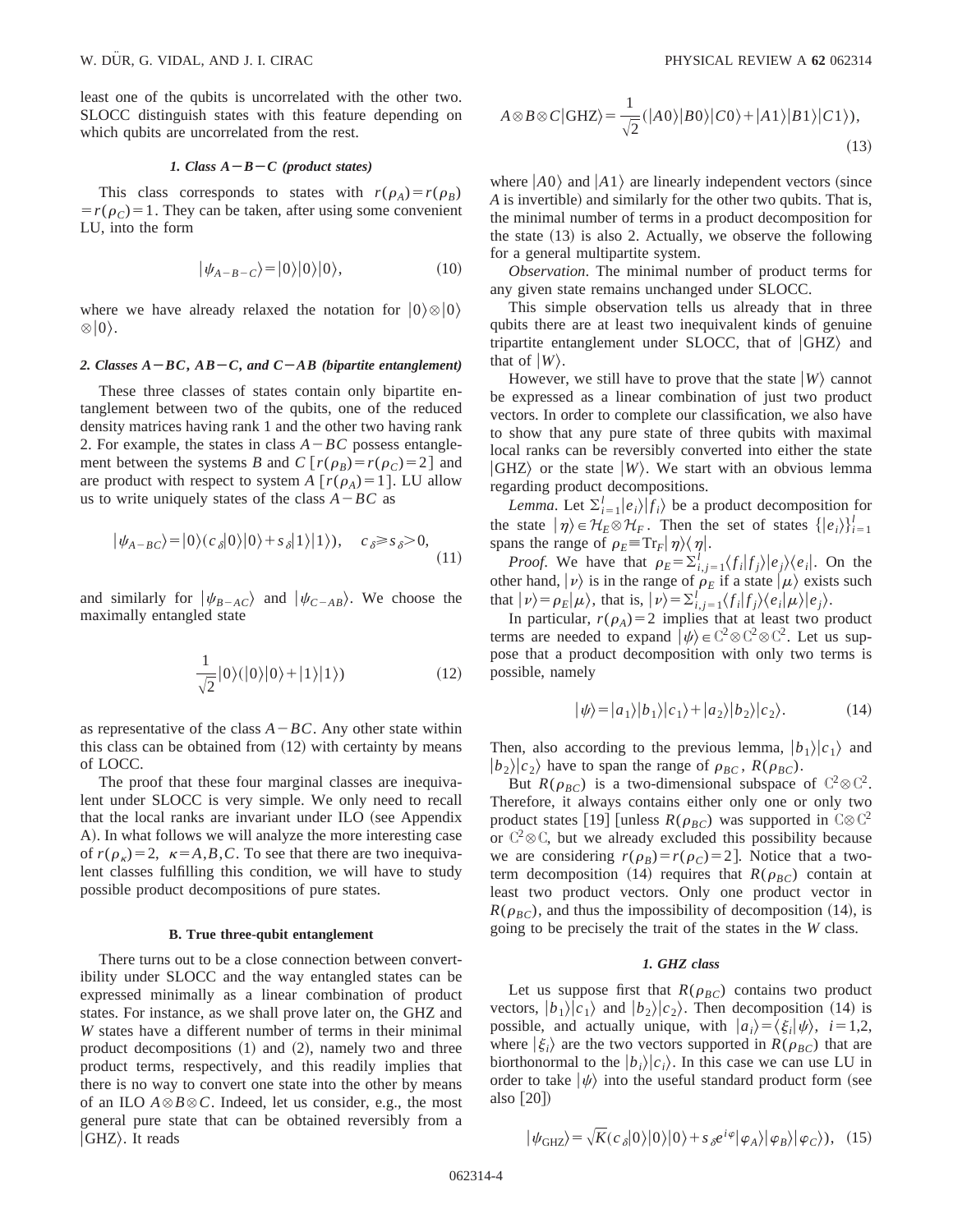where

$$
|\varphi_A\rangle = c_\alpha|0\rangle + s_\alpha|1\rangle,
$$
  
\n
$$
|\varphi_B\rangle = c_\beta|0\rangle + s_\beta|1\rangle,
$$
  
\n
$$
|\varphi_C\rangle = c_\gamma|0\rangle + s_\gamma|1\rangle,
$$
\n(16)

and  $K = (1 + 2c \delta \delta \delta c_{\alpha} c_{\beta} c_{\gamma} c_{\varphi})^{-1} \in (\frac{1}{2}, \infty)$  is a normalization factor. The ranges for the five parameters are  $\delta$  $\epsilon\in(0,\pi/4], \alpha,\beta,\gamma\in(0,\pi/2]$  and  $\varphi\in[0,2\pi)$ .

All these states are in the same equivalence class as the  $|GHZ \rangle$  (1) under SLOCC. Indeed, the ILO

$$
\sqrt{2K} \begin{pmatrix} c_{\delta} & s_{\delta}c_{\alpha}e^{i\varphi} \\ 0 & s_{\delta}s_{\alpha}e^{i\varphi} \end{pmatrix} \otimes \begin{pmatrix} 1 & c_{\beta} \\ 0 & s_{\beta} \end{pmatrix} \otimes \begin{pmatrix} 1 & c_{\gamma} \\ 0 & s_{\gamma} \end{pmatrix}
$$
 (17)

applied to  $|GHZ \rangle$  produces the state (15).

The GHZ state is a remarkable representative of this class. It is maximally entangled in several senses  $[21]$ . For instance, it maximally violates Bell-type inequalities, the mutual information of measurement outcomes is maximal, it is maximally stable against (white) noise, and one can locally obtain from a GHZ state with unit propability an EPR state shared between any two of the three parties. Another relevant feature is that when any one of the three qubits is traced out, the remaining two are in a separable—and therefore unentangled—state.

#### *2. W class*

Let us move to analyze the case where  $R(\rho_{BC})$  contains only one product vector. We already argued that decomposi- $~14$ ) is now not possible. Instead we can (uniquely) write

$$
|\psi\rangle = |a_1\rangle|b_1\rangle|c_1\rangle + |a_2\rangle|\phi_{BC}\rangle, \tag{18}
$$

where  $|\phi_{BC}\rangle$  is the vector of *R*( $\rho_{BC}$ ) which is orthogonal to  $|b_1\rangle |c_1\rangle$ , and  $|a_1\rangle$  and  $|a_2\rangle$  are given by  $\langle b_1|\langle c_1|\psi\rangle$  and  $\langle \phi_{BC} | \psi \rangle$ . By means of LU, Eq. (18) can always be rewritten as

$$
|\psi\rangle = (\sqrt{c}|1\rangle + \sqrt{d}|0\rangle)|00\rangle + |0\rangle(\sqrt{a}|01\rangle + \sqrt{b}|10\rangle).
$$
\n(19)

Indeed, we first take  $|b_1\rangle|c_1\rangle$  into  $|0\rangle|0\rangle$ . Then, since  $|\phi_{BC}\rangle$ has been chosen orthogonal to  $|b_1\rangle|c_1\rangle$ , it must become  $x|01\rangle + y|10\rangle + z|11\rangle$ . By requiring that a linear combination of these two vectors has no second product vector, we obtain that  $z=0$  [22]. In addition, the coefficients  $\sqrt{a} \equiv x$ ,  $\sqrt{b}$  $\equiv y$ ,  $\sqrt{c}$ , and  $\sqrt{d}$  can be made positive by absorbing the three relative phases into the definition of state  $|1\rangle$  of subsystems  $A$ ,  $B$ , and  $C$ . Thus case  $(i)$  has been taken into the form  $(19)$  by just using LU. Before we showed that two terms could not suffice in a product decomposition of the state. Now we see that three product terms always do the job, for instance  $(\sqrt{c}|1\rangle + \sqrt{d}|0\rangle)|00\rangle$ ,  $\sqrt{a}|0\rangle|01\rangle$ , and  $\sqrt{b}$ (0)(10) once we took the original state into the standard, unique form

where  $a, b, c > 0$  and  $d \equiv 1 - (a + b + c) \ge 0$ .

The parties can locally obtain the state  $(20)$  from the state  $\ket{W}$  in Eq. (2), which we choose as a representative of the class—and whose study we postpone for later on—by application of an ILO of the form

$$
\begin{pmatrix} \sqrt{a} & \sqrt{d} \\ 0 & \sqrt{c} \end{pmatrix} \otimes \begin{pmatrix} \sqrt{3} & 0 \\ 0 & \frac{\sqrt{3}b}{\sqrt{a}} \end{pmatrix} \otimes \begin{pmatrix} 1 & 0 \\ 0 & 1 \end{pmatrix}.
$$
 (21)

Before moving to relate these classes by means of noninvertible local operators, we note that states within the GHZ class and the *W* class depend, respectively, on five and three parameters that cannot be changed by means of LU. Previous works  $[6,7,20,9]$  have shown that a generic state of three qubits depends, up to LU, on five parameters. This means that states typically belong to the GHZ class, or equivalently, that a *generic* pure state of three qubits can be locally transformed into a GHZ with a finite probability of success (see also  $[23]$ ). The *W* class is of zero measure compared to the GHZ class. This does not mean, however, that it is irrelevant. In a similar way as separable mixed states are not of zero measure with respect to entangled states, even though product states are, it is in principle conceivable that mixed states having only *W*-class entanglement are also not of zero measure in the set of mixed states.

## **C. Relating SLOCC classes by means of noninvertible operators**

In this subsection, we investigate the hierarchical relation of the six SLOCC-equivalence classes under noninvertible operators, i.e., under general LOCC.

A noninvertible local operator transforms  $|\psi\rangle$  into  $|\phi\rangle$ according to Eq.  $(3)$ , but with at least one of the local operators *A*, *B*, and *C* having rank 1. This means that the local ranks of the pure states can be diminished. For instance, if the initial state  $|\psi\rangle$  belongs either to the GHZ or *W* class, then a noninvertible operator will diminish at least one of the local ranks. That is,  $|\phi\rangle$  belongs necessarily to one of the bipartite classes  $\kappa - \mu \nu$  ( $\kappa \neq \mu \neq \nu \in \{A, B, C\}$ ) or else is a product state  $A - B - C$ .

Thus we have that the classes GHZ and *W* are also inequivalent even under most general LOCC, whereas, e.g., a measurement of the projector  $P=|+\rangle\langle+|$  with  $|+\rangle$  $=1/\sqrt{2}(|0\rangle+|1\rangle)$  in party *A* maps states within the classes  $W(20)$  and GHZ (15) to states within the class  $A - BC$ . In a similar way, noninvertible local operators (local, standard measurements) can convert states within one of the classes  $\kappa-\mu\nu$  to states within the class  $A-B-C$ . Note that in all cases described above, the inverse transformations, e.g., from the class  $A-B-C$  to one of the classes  $\kappa-\mu\nu$ , are impossible as they would imply an increase of the rank of at least one of the reduced density operators  $\rho_A$ ,  $\rho_B$ ,  $\rho_C$ . These results are summarized in Fig. 1.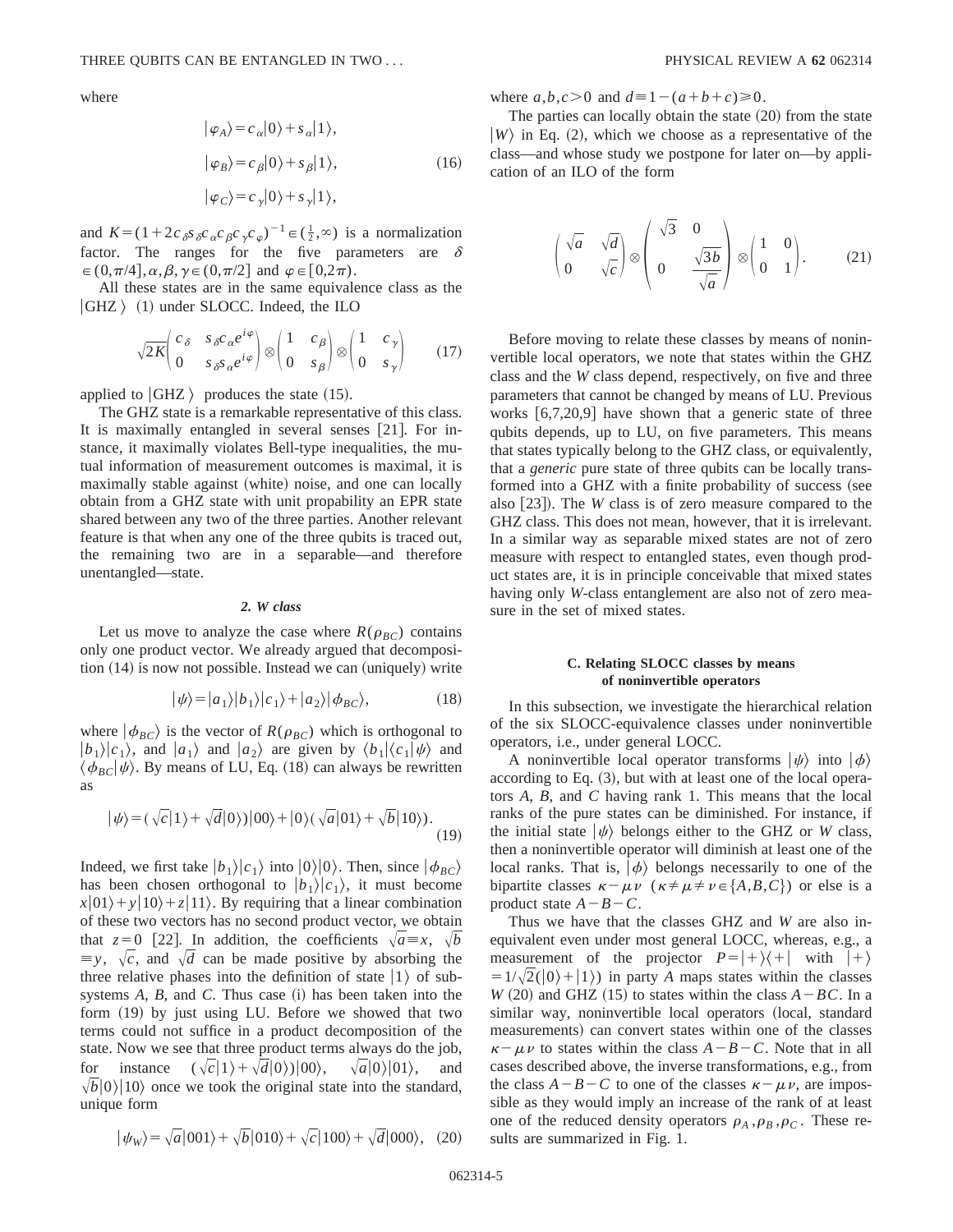

FIG. 1. Different local classes of tripartite pure states. The direction of the arrows indicates which noninvertible transformations between classes are possible.

#### **D. Measures of entanglement and classes under SLOCC**

Several measures have been introduced so far in the literature in order to quantify entanglement. Although this section is mainly concerned with qualitative aspects of multipartite quantum correlations, we would like to relate some of these measures, namely some bipartite ones and the tripartite 3-tangle  $[14]$  (see Appendix B), to our classification. Remarkably, the existence of two kinds of genuine tripartite entanglement in a three-qubit system, as well as the inequivalence between bipartite and tripartite entanglement, can be easily understood from the nonincreasing character of these measures under LOCC. In addition, the 3-tangle allows for a systematic and practical identification of to which class under SLOCC any pure state belongs.

For each  $\kappa = A$ , *B*, and *C* we can regard the three-qubit system as a bipartite system, with qubit  $\kappa$ , say *A* for concreteness, being one part of the system and the remaining two qubits, *B* and *C*, being the other. Correspondingly, a state  $|\psi\rangle$  of the three qubits can be viewed as a bipartite state  $|\psi_{A(BC)}\rangle$ . For bipartite states several measures are known, which are entanglement monotones  $[5]$ , that is, which cannot be increased, on average, under LOCC. For instance, we already mentioned the entropy of entanglement  $E(\psi)$  for asymptotic conversions—given by the entropy  $S_A$  of the eigenvalues of  $\rho_A$ —and the monotone  $E_2(\psi)$  for the single copy case, which is given by the smallest eigenvalue  $\lambda_2$  of  $\rho_A$ . They all vanish for product states (corresponding to  $\rho_A$ with rank 1) while having a positive value for any other state (corresponding to  $\rho_A$  with rank 2). Thus we can interpret the inequivalence under SLOCC of states whose reduced density matrices differ in rank also in terms of the impossibility of creating any of the bipartite measures. For instance, a state in the  $A - BC$  class has  $S_A = 0$ , and thus cannot be transformed with any finite probability into a state of the  $AB - C$  class, because this would have  $S_A > 0$ . We conclude that the monotonicity of these measures readily split the set of pure states of three qubits into five subsets which are inequivalent under SLOCC, namely unentangled states  $A-B-C$ , the three classes  $A - BC$ ,  $AB - C$ , and  $C - AB$  containing only bipartite entanglement, and a fifth subset of entangled states with  $S_A$ ,  $S_B$ ,  $S_C \neq 0$  [i.e.,  $r(\rho_A) = r(\rho_B) = r(\rho_C) = 2$ ]. Bipartite measures cannot, however, determine the inequivalence of the GHZ and *W* classes.

Is there any known measure of tripartite entanglement which can distinguish between these two classes? The 3-tangle does. Indeed, it can be computed from the product decompositions  $(15)$  and  $(20)$  (see [14] for details), and reads

TABLE I. Values of the local entropies  $S_A$ ,  $S_B$ ,  $S_C$  and the 3-tangle  $\tau$  for the different classes.

| Class       | $S_A$    | $S_B$    | $S_C$    | $\tau$   |
|-------------|----------|----------|----------|----------|
| $A - B - C$ | $\theta$ | $\theta$ | $\theta$ | 0        |
| $A - BC$    | 0        | > 0      | > 0      | 0        |
| $B - AC$    | >0       | $\theta$ | >0       | $\Omega$ |
| $C - AB$    | > 0      | > 0      | $\Omega$ | $\Omega$ |
| W           | >0       | >0       | >0       | $\theta$ |
| GHZ         | >0       | >0       | >0       | >0       |

$$
\tau(\psi_{\text{GHZ}}) = (2Ks_{\alpha}s_{\beta}s_{\gamma}s_{\delta}c_{\delta})^2 \neq 0 \tag{22}
$$

for any state in the GHZ class, while it vanishes for any state in the *W* class. In Appendix B we prove that the 3-tangle is an entanglement monotone, a very desirable property for any quantity aiming at measuring entanglement. Consequently, a state in the *W* class cannot be transformed by means of LOCC (and in particular SLOCC) to a state in the GHZ class, which is an independent proof of the fact that the two kinds of true tripartite entanglement are indeed inequivalent under SLOCC.

## **E. Practical identification**

Given an arbitrary state  $|\psi\rangle$  of three qubits, expressed in any basis, it may be interesting to know, for instance, whether it can be converted by means of LOCC into a GHZ or a *W* state, if any, or into an EPR state shared between two of the parties. In our original analysis of the classes, we have already provided a constructive method, based on the analysis of  $r(\rho_K)$  and  $R(\rho_{BC})$ , to determine the class of  $|\psi\rangle$  under SLOCC. Analyzing the  $R(\rho_{BC})$  may, however, not be the most practical way to proceed. Here we suggest to proceed instead according to the following two steps.

(i) Compute  $\rho_{\kappa}$ ,  $\kappa = A, B$ , and *C*, and check whether they have a vanishing determinant [note that det  $\rho_{\kappa} = 0 \Leftrightarrow S_{\kappa}$  $=0 \Leftrightarrow r(\rho_{\kappa})=1$ .

(ii) If none of the previous determinants vanish (that is,  $|\psi\rangle$  has true tripartite entanglement), then compute the 3-tangle using the recipe introduced in  $[14]$ .

Then Table I, which summarizes the relation between classes under SLOCC and measures of entanglement, can be used to catalog state  $|\psi\rangle$ .

# **IV. STATE**  $|W\rangle$  **AND RESIDUAL BIPARTITE ENTANGLEMENT**

As mentioned in the preceding section, in several aspects the state  $|GHZ\rangle$  is the maximally entangled state of three qubits. It also has the feature that when one of the qubits is traced out, then the remaining two are completely unentangled. This means, in particular, that if one of the three parties sharing the system decides not to cooperate with the other two, then they cannot use the entanglement resources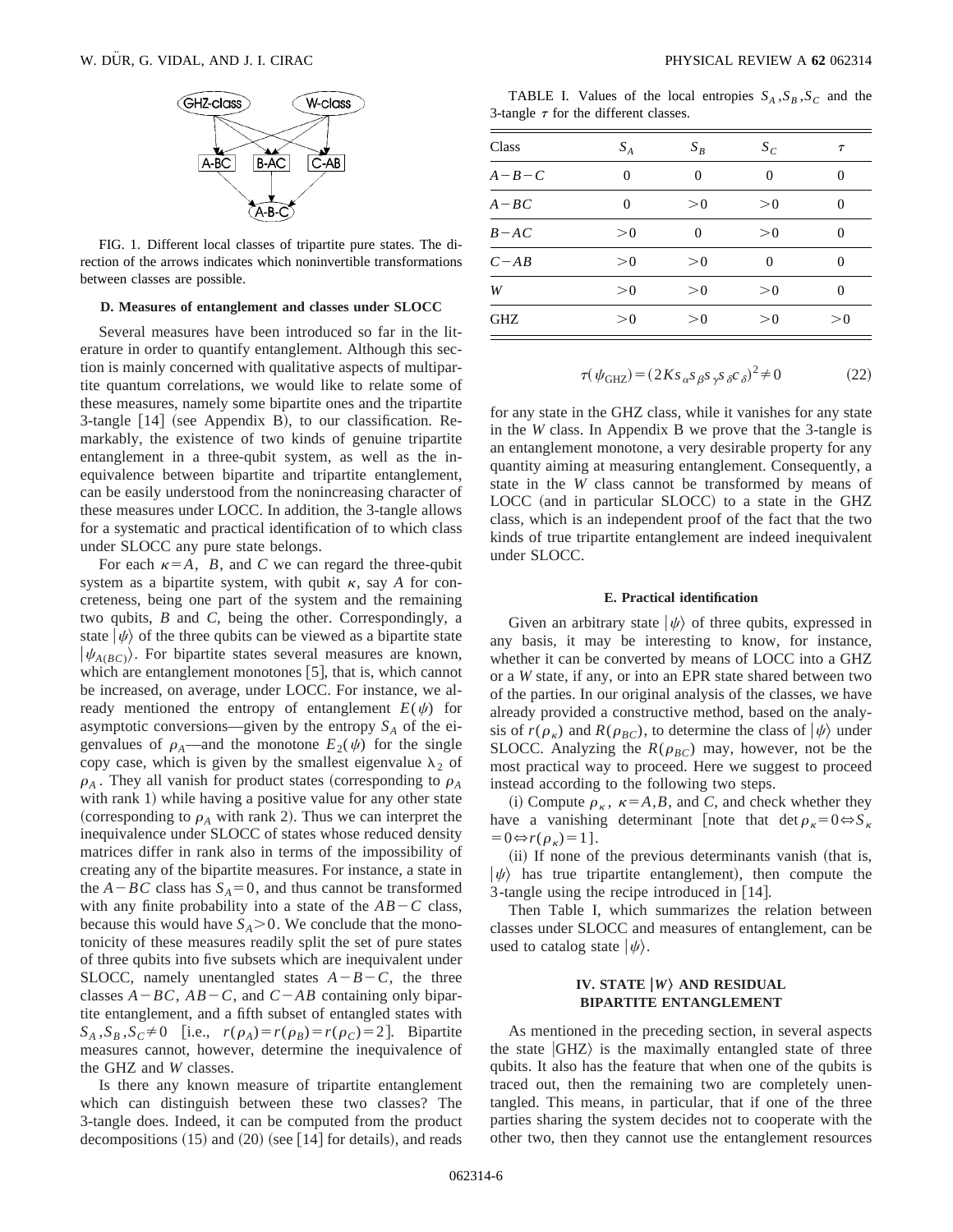of the state at all. The same happens if for some reason the information about one of the qubits—namely the identity of the corresponding states  $|0\rangle$  and  $|1\rangle$  in  $(1)$ —is lost.

Here we would like to investigate the robustness of the entanglement of a three-qubit state  $|\psi\rangle$  against disposal of one of the qubits [24]. The residual, two-qubit states  $\rho_{AB}$ ,  $\rho_{AC}$ , and  $\rho_{BC}$  are in general mixed states. There are several measures of entanglement of mixed states and therefore multiple ways of quantifying how much (mixed-state) bipartite entanglement the state  $|\psi\rangle$  turns into when one of the qubits is traced out. Nevertheless, most of the criteria we have examined coincide in pointing out the state  $|W\rangle$  as the one that maximally retains bipartite entanglement. Note that the reduced density matrix of  $|W\rangle$  is identical for any two subsystems and is, e.g., given by

$$
\rho_{AB} = \frac{2}{3} |\Psi^+ \rangle \langle \Psi^+ | + \frac{1}{3} |00 \rangle \langle 00|, \tag{23}
$$

with  $|\Psi^+\rangle = (1/\sqrt{2})(|01\rangle+|10\rangle)$  being a maximally entangled state of two qubits. Note that one can obtain from a single copy of Eq.  $(23)$  a state which is arbitrarily close to the state  $|\Psi^+\rangle$  by means of a filtering measurement [25].

### **A. Average residual entanglement**

Let us consider first which is the amount of bipartite entanglement, according to some measure  $\mathcal{E}(\rho)$ , that the two remaining qubits retains on average when a third one is traced out, that is,

$$
\overline{\mathcal{E}}(\psi) \equiv \frac{1}{3} [\mathcal{E}(\rho_{AB}) + \mathcal{E}(\rho_{AC}) + \mathcal{E}(\rho_{BC})]. \tag{24}
$$

In general, computing the amount of entanglement  $\mathcal{E}(\rho)$  for bipartite mixed states is a difficult problem. However, numerical results have shown that  $|W\rangle$  maximizes the average entanglement of formation, that is the choice  $\mathcal{E}(\rho) = E_f(\rho)$ , where  $E_f(\rho)^5$  is the minimal amount of bipartite pure-state entanglement [as quantified by means of the entropy of entanglement] required to prepare locally one single copy of the state  $\rho$  [26].

In addition, we have managed to show analytically (see Appendix C) for the particular choice  $\mathcal{E}(\rho) = C(\rho)^2$ , where  $C(\rho)$  is the concurrence (for a definition of the concurrence, see, e.g., [14]), that the state  $|W\rangle$  reaches the maximal average value  $\overline{C}^2(W) = \frac{4}{9}$ , which no other state can match.

#### **B. Least entangled pair**

Another way of quantifying how resistent the entanglement of a tripartite state  $|\psi\rangle$  is to the dismissal of one part of the system consists in looking at the least entangled of the three possible remaining parts, namely at the function

$$
\mathcal{E}_{\min}(\psi) \equiv \min(\mathcal{E}(\rho_{AB}), \mathcal{E}(\rho_{AC}), \mathcal{E}(\rho_{BC})). \tag{25}
$$

For this ''worst case scenario'' we have been able to prove analytically (see Appendix C) that the maximal value of  $\mathcal{E}_{\text{min}}(\psi)$  is obtained by the state  $|W\rangle$  for any bipartite measure  $\mathcal{E}(\rho)$  which is monotonic with the concurrence,  $\mathcal{C}(\rho)$ , such as the entanglement of formation  $E_f(\rho)$  and the monotone  $E_2(\rho)$ ,<sup>6</sup> which denotes the minimal amount of bipartite purestate entanglement [quantified by means of  $E_2(\psi)$ ] required to prepare locally one single copy of the state  $\rho$ .

We conclude that the state  $|W\rangle$  is the state of three qubits whose entanglement has the highest degree of endurance against loss of one of the three qubits. We conceive this property as important in any situation where one of the three parties sharing the system, say Alice, may suddenly decide not to cooperate with the other two. Notice that even in the case that Alice would decide to try to destroy the entanglement between Bob and Claire, this would not be possible, since any local action on *A* cannot prevent Bob and Claire from sharing, at least, the entanglement contained in  $\rho_{BC}$  (for instance, by simply ignoring Alice's actions). Therefore, although essentially tripartite, the entanglement of the state  $\ket{W}$  is also readily bipartite, in contrast to that of the state  $|GHZ\rangle$ , which only after some local manipulation can be brought into a bipartite form.

## **V. GENERALIZATION TO** *N* **PARTIES**

In this final section, we would like to apply the same techniques to analyze the entanglement of more general multipartite systems. We will learn that the set of entangled states is a rather inaccessible jungle for the local explorer, for two pure states  $|\psi\rangle$  and  $|\phi\rangle$  are typically not connected by means of LOCC, so that the parties are usually unable to convert states locally. We will also study generalizations to *N* qubits of the state  $|W\rangle$ .

# **A. Local inaccessibility of states in general multipartite systems**

Let us consider first *N* parties each possessing a qubit. The Hilbert space of the system is

$$
\mathcal{H}^{(N)} = \underbrace{C^2 \otimes C^2 \otimes \cdots \otimes C^2}_{N}, \qquad (26)
$$

and therefore up to a global, physically irrelevant complex constant, a generic vector depends on  $2(2<sup>N</sup>-1)$  real parameters. On the other hand, we want to identify vectors which are related by means of an ILO. A general one-party, invertible operator *A* must have a nonvanishing determinant, which we can fix to one,  $\det A = 1$ , because the operator *kA* only differs in that it introduces in the transformed states an extra constant factor  $k \in \mathbb{C}$ , which we have already addressed. That is,  $A \in SL_2(\mathbb{C})$ , and it depends on six real parameters. There-

<sup>&</sup>lt;sup>5</sup>The entanglement of formation is given by  $E_f(\rho) = h(\frac{1}{2})$  $+\frac{1}{2}\sqrt{1-\mathcal{C}^2}$ , where C is the concurrence and h is the binary entropy function  $h(x) = -x \log_2 x - (1-x) \log_2(1-x)$ .

 ${}^{6}$ The entanglement monotone  $E_2$ , expressed in terms of the concurrence C, is given by  $E_2(\rho) = \frac{1}{2} - \frac{1}{2} \sqrt{1 - C^2}$ .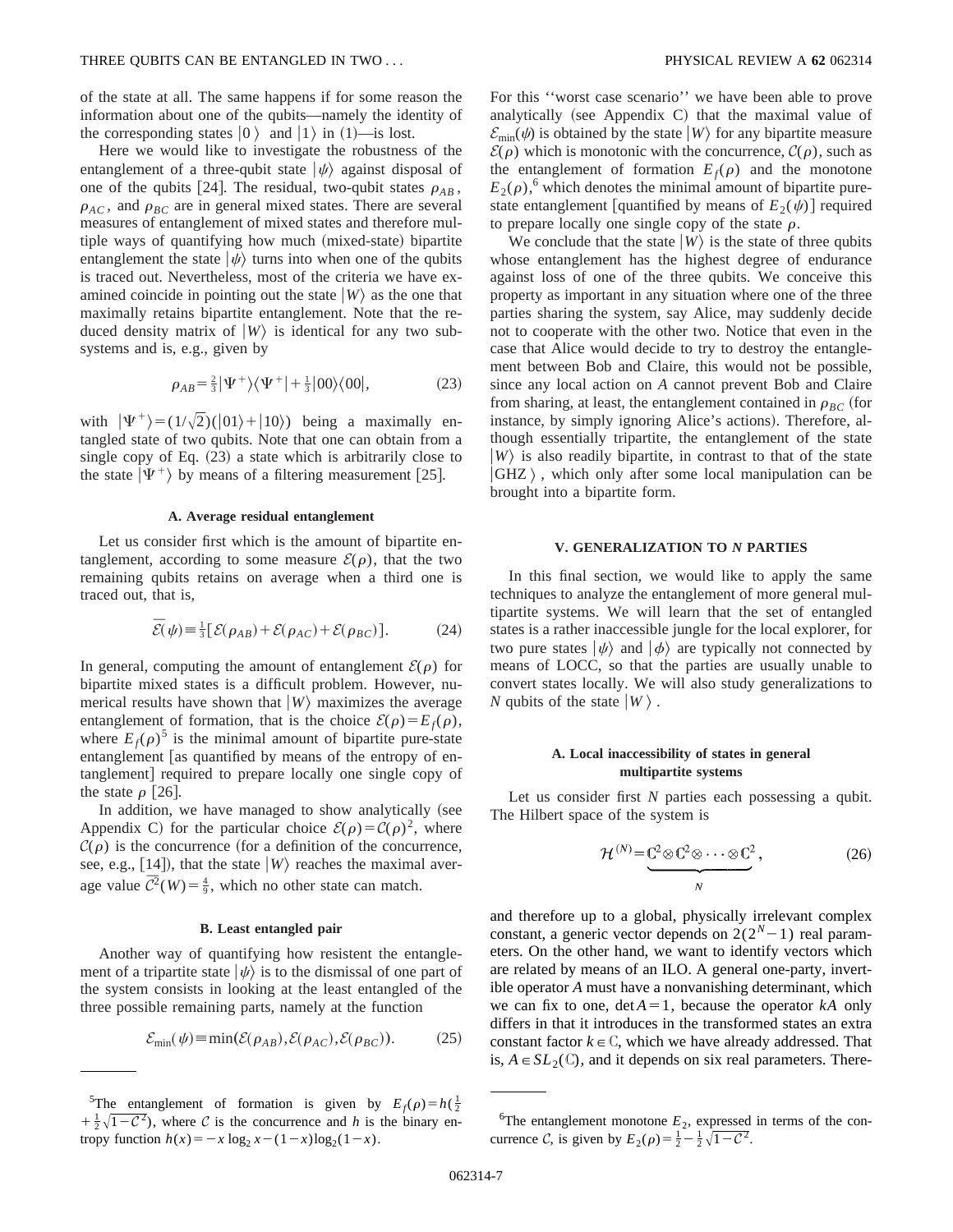fore, the set of equivalence classes under SLOCC,

$$
\underbrace{\frac{\mathcal{H}^{(N)}}{SL_2(\mathbb{C}) \times SL_2(\mathbb{C})},\qquad(27)}_{N}
$$

depends *at least* on  $2(2^N-1)-6N$  parameters. This lower bound allows for a finite number of classes for  $N=3$ , but shows that for any larger number *N* of qubits there are infinitely many classes, labeled by at least one continuous parameter. The reason is that the number of parameters from a state  $|\psi\rangle$  which the parties can modify by means of a general ILO  $A \otimes B \otimes \cdots \otimes N$  grows linearly with *N* (6*N* for the multi-qubit case), whereas the number of parameters required to specify  $|\psi\rangle$  grows exponentially with *N*.

More generally, if the Hilbert space is given by  $H$  $= \mathbb{C}^{n_1} \otimes \cdots \otimes \mathbb{C}^{n_N}$ , then the set of equivalence classes under SLOCC,

$$
\frac{\mathbb{C}^{n_1} \otimes \cdots \otimes \mathbb{C}^{n_N}}{SL_{n_1}(\mathbb{C}) \times \cdots \times SL_{n_N}(\mathbb{C})},\tag{28}
$$

depends at least on  $2(n_1n_2 \cdots n_N-1) - 2\Sigma_{i=1}^N (n_i^2 - 1)$ . This shows that only for  $N=3$  there are still some systems with (potentially) only a finite number of classes under SLOCC, namely those with Hilbert space  $C^2 \otimes C^n 2 \otimes C^n 3$ , that is, having a qubit as at least one of the subsystems. In all other cases, one finds an infinite number of classes.

We notice that even allowing for noninvertible local operations, the amount of parameters that can be changed by local manipulations is typically smaller than what the state depends on. That is, the subset of states that can be reached locally from a given state  $|\psi\rangle$  is of zero measure in the set of states of the multipartite system. Recall that in the bipartite scenario,  $\mathcal{H} = \mathbb{C}^n \otimes \mathbb{C}^m$ , there is always a maximally entangled state from which all the other states can be locally prepared with certainty of success. We see now that, in constrast, there is typically in a multipartite system no state from which all the others can be prepared, not even with some probability of success. Of course, the parties can always resort to, say, using a sufficient amount of EPR states distributed among them to prepare any multipartite state by standard teleportation. This implies, however, using an initial state (that of many EPR states) which belongs to a Hilbert space much larger than the Hilbert space of the state the parties are trying to create, and thus does not change the previous conclusion.

#### **B.** State  $|W\rangle$  in multiqubit systems

Let us have a look at the generalized form  $|W_N\rangle$  of the state  $\ket{W}$  (2). We define the state

$$
|W_N\rangle \equiv (1/\sqrt{N})|N-1,1\rangle, \tag{29}
$$

where  $|N-1,1\rangle$  denotes the totally symmetric state including  $N-1$  zeros and 1 ones. For example, we obtain for  $N=4$ 

$$
|W_4\rangle = (1/\sqrt{4})(|0001\rangle + |0010\rangle + |0100\rangle + |1000\rangle). \tag{30}
$$

One immediately observes that the entanglement of this state is again very robust against particle losses, i.e., the state  $|W_N\rangle$  remains entangled even if any  $N-2$  parties lose the information about their particle. This means that any two out of *N* parties possess an entangled state, independently of whether the remaining  $(N-2)$  parties decide to cooperate with them or not. This can be seen by computing the reduced density operator  $\rho_{AB}$  of  $|W_N\rangle$ , i.e., by tracing out all but the first and the second systems. By symmetry of the state  $|W_N\rangle$ , we have that all reduced density operators  $\rho_{\kappa\mu}$  are identical and we obtain

$$
\rho_{\kappa\mu} = \frac{1}{N} (2|\Psi^+\rangle\langle\Psi^+| + (N-2)|00\rangle\langle00|). \tag{31}
$$

The concurrence can easily be determined to be

$$
\mathcal{C}_{\kappa\mu}(W_N) = \frac{2}{N},\tag{32}
$$

which shows that  $\rho_{\kappa\mu}$  is entangled, even distillable. We conjecture that the average value of the square of the concurrence for  $|W_N\rangle$ ,

$$
\frac{2}{N(N-1)} \sum_{\kappa} \sum_{\mu \neq \kappa} C_{\kappa \mu}^{2}(W_N) = \frac{4}{N^2},
$$
 (33)

is again the maximal value achievable for any state of *N* qubits.

#### **VI. SUMMARY AND CONCLUSIONS**

In this work, we investigated equivalence classes of multipartite states specified by stochastic local operations and classical communication. We showed that for pure states of three qubits there are six different classes of this kind. In particular, we found that there are two inequivalent types of genuine tripartite entanglement, represented by the GHZ state and the state *W*. We showed that the state *W* is the state of three qubits that retains a maximal amount of bipartite entanglement when any one of the three qubits is traced out. For multipartite  $(N \geq 4)$  and multilevel systems, we showed that there exist infinitely many inequivalent kinds of entanglement (i.e., classes under SLOCC).

## **ACKNOWLEDGMENTS**

This work was supported by the Austrian Science Foundation under the SFB ''control and measurement of coherent quantum systems'' (Project 11), the European Community under the TMR Network ERB-FMRX-CT96-0087, Project EQUIP (Contract No. IST-1999-11053), and the European Science Foundation and the Institute for Quantum Information GmbH. G.V. also acknowledges funding from the EC through Grant No. HPMF-CT-1999-00200.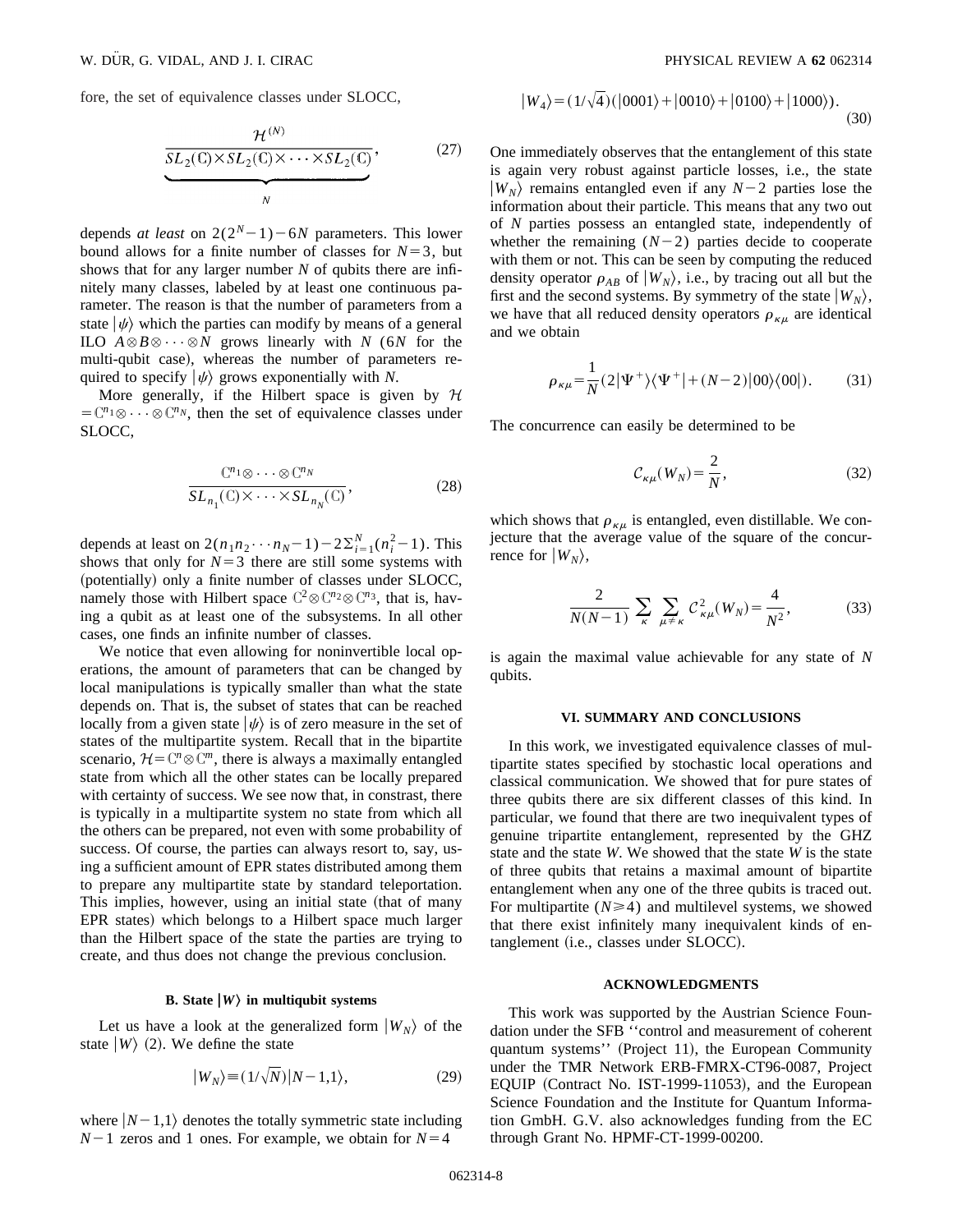## **APPENDIX A: SLOCC AND LOCAL RANKS**

In this appendix we show that states  $|\psi\rangle$  and  $|\phi\rangle$  belong to the same class under SLOCC iff they are related by means of an invertible local operator (ILO). From this connection it follows easily that the local ranks of a pure state,  $r(\rho_k)$ ,  $\kappa$  $=$ *A*,*B*, ..., are invariant under SLOCC, whereas under LOCC they can only decrease.

*Lemma*. If the bipartite vectors  $|\psi\rangle$  and  $|\phi\rangle \in \mathbb{C}^n \otimes \mathbb{C}^m$  fulfill

$$
|\phi\rangle = A \otimes 1_B |\psi\rangle, \tag{A1}
$$

then the ranks of the corresponding reduced density matrices satisfy  $r(\rho_A^{\psi}) \ge r(\rho_A^{\phi})$  and  $r(\rho_B^{\psi}) \ge r(\rho_B^{\phi})$ .

*Proof.* We consider the Schmidt decomposition of  $|\psi\rangle$ ,

$$
|\psi\rangle = \sum_{i=1}^{n_{\psi}} \sqrt{\lambda_i^{\psi}} |i\rangle |i\rangle, \quad \lambda_i^{\psi} > 0, \quad n_{\psi} \le \min(n, m), \text{ (A2)}
$$

and write the operator *A* as

$$
A = \sum_{i=1}^{n} |\mu_i\rangle\langle i|,\tag{A3}
$$

where  $|\mu_i\rangle \in \mathbb{C}^n$  do not need to be normalized nor linearly independent. Then we have that  $\rho_A^{\psi} = \sum_{i=1}^{n_{\psi}} |i\rangle\langle i|$  and  $\rho_A^{\phi}$  $= A \rho_A^{\psi} A^{\dagger} = \sum_{i=1}^{n_{\psi}} |\mu_i\rangle\langle\mu_i|$ , so that  $r(\rho_A^{\phi}) \leq n_{\psi}$ . The second inequality of the lemma follows from the fact that for any bipartite vector  $r(\rho_A) = r(\rho_B)$ .

*Corollary*. If the vectors  $|\psi\rangle, |\phi\rangle \in \mathcal{H}_A \otimes \mathcal{H}_B \otimes \cdots \otimes \mathcal{H}_N$ are connected by a local operator as  $|\phi\rangle = A \otimes B \otimes \cdots$  $\otimes N|\psi\rangle$ , then the local ranks satisfy  $r(\rho^{\psi}_\kappa) \ge r(\rho^{\phi}_\kappa)$ ,  $\kappa$  $=A,B,\ldots,N.$ 

*Proof*. Indeed, for each of the parties, say Alice for concreteness, we can view the operator  $A \otimes B \otimes \cdots \otimes N$  as the composition of two local operators,  $A \otimes 1_{B\cdots N}$  and  $1_A \otimes (B \otimes I)$  $\otimes \cdots \otimes N$ , and the Hilbert space as  $\mathcal{H}_A \otimes \mathcal{H}_{B\dots N}$ . Then, because of the previous lemma, application of the first operator cannot increase  $r(\rho_A)$ , and the same happens with the second operator, which cannot increase  $r(\rho_{B\cdots N})$  [recall that for any pure state  $r(\rho_A) = r(\rho_B \dots N)$ .

*Theorem*. Two pure states of a multipartite system are equivalent under SLOCC if they are related by a local invertible operator.

*Proof*. If

$$
|\phi\rangle = A \otimes B \otimes \cdots \otimes N|\psi\rangle, \tag{A4}
$$

then a local protocol exists for the parties to transform  $|\psi\rangle$ into  $|\phi\rangle$  with a finite probability of success. Indeed, each party needs simply to perform a local POVM including a normalized version of the corresponding local operator in Eq. (A4). For instance, Alice has to apply a POVM defined by operators  $\sqrt{p_A}A$  and  $\sqrt{1_A-p_A}A^{\dagger}A$ , where  $p_A \le 1$  is a positive weight such that  $p_A A^{\dagger} A \leq 1_A$ , and similarly for the rest of the parties. Then such a local protocol converts  $|\psi\rangle$ successfully into  $|\phi\rangle$  with probability  $p_A p_B \cdots p_N$ . If, in addition,  $A, B, \ldots, N$  are invertible operators, then obviously

$$
|\psi\rangle = A^{-1} \otimes B^{-1} \otimes \cdots \otimes N^{-1} |\phi\rangle
$$
 (A5)

and the conversion can be reversed locally. Let us then move to prove the converse. We already argued  $(Sec.  $\Pi A$ ) that if$  $|\psi\rangle$  can be converted into  $|\phi\rangle$  by LOCC, then a local operator relates them. We want to prove now that the equivalence of  $|\psi\rangle$  and  $|\phi\rangle$  under SLOCC implies that this operator can always be chosen to be invertible. For simplicity, we will assume that  $|\psi\rangle$  and  $|\phi\rangle$  are related by a local operator acting nontrivially only in Alice's part,

$$
|\phi\rangle = A \otimes 1_{B\cdots N} |\psi\rangle. \tag{A6}
$$

[The general case would correspond to composing operator  $A \otimes 1_{B\dots N}$  with operator  $1_A \otimes B \otimes 1_{C\dots N}$ , and similarly for the rest of the parties. The following argumentation should then be applied sequentially to each party individually. We can then consider the Schmidt decomposition of the states with respect to part *A* and part  $B \cdots N$ ,

$$
|\psi\rangle = \sum_{i=1}^{n_{\psi}} \sqrt{\lambda_i^{\psi}} |i\rangle |\tau_i\rangle, \quad \lambda_i^{\psi} > 0,
$$
 (A7)

$$
|\phi\rangle = \sum_{i=1}^{n_{\phi}} \sqrt{\lambda_i^{\phi}} (U_A|i\rangle) |\tau_i\rangle, \quad \lambda_i^{\phi} > 0,
$$
 (A8)

where the local unitary  $U_A$  relates the two local Schmidt bases in Alice's part,  $\{|i\rangle\}_{i=1}^n \in \mathcal{H}_A = \mathbb{C}^n$ ,  $|\tau_i\rangle \in \mathcal{H}_B \otimes \cdots$  $\otimes$   $\mathcal{H}_N$ , and  $n_{\psi} = n_{\phi}$  because of the previous corollary. Now, operator  $A$  in Eq.  $(A6)$  must be of the form  $(up to some$ irrelevant permutations in the Schmidt basis)

$$
A = U_A(A_1 + A_2),
$$
  
\n
$$
A_1 = \sum_{i=1}^{n_{\psi}} \sqrt{\frac{\lambda_i^{\phi}}{\lambda_i^{\psi}}} |i\rangle\langle i|,
$$
 (A9)

$$
A_2 = \sum_{i=n_{\psi}+1}^{n} |\mu_i\rangle\langle i|, \tag{A10}
$$

where  $|\mu_i\rangle$  are arbitrary unnormalized vectors. Notice that vectors  $|\mu_i\rangle$  play no role in Eq. (A6) since  $A_2 \otimes 1_{B\dots N} |\psi\rangle$  $=0$ . Therefore, we can redefine

$$
A_2 = \sum_{i=n_{\psi}+1}^{n} |i\rangle\langle i|, \tag{A11}
$$

which implies that *A* is an invertible operator.

## **APPENDIX B:**  $\tau$  **IS AN ENTANGLEMENT MONOTONE**

In this appendix, we show that the 3-tangle  $\tau$  is an entanglement monotone, i.e., decreasing on average under LOCC in all the three parties. We first note that any local protocol can be decomposed into POVM's such that only one party performs operations on the system. This, together with the invariance of the 3-tangle  $\tau$  under permutations of the parties, ensures that it is sufficient to consider a local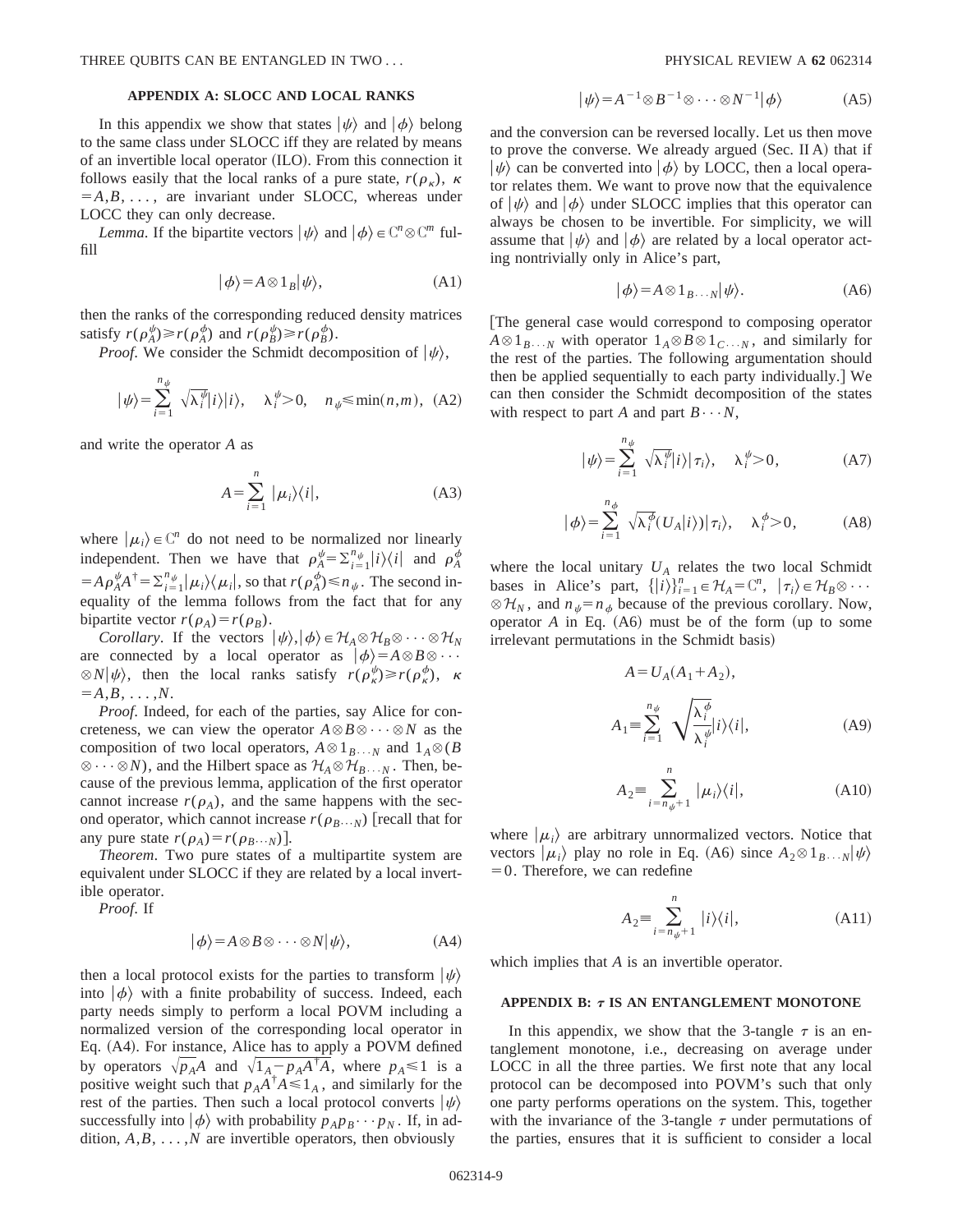POVM in *A* only. Furthermore, we can restrict ourselves to two-outcome POVM's due to the fact that a genarlized (local) POVM can be implemented by a sequence of two outcome POVM's. Let  $A_1$ ,  $A_2$  be the two POVM elements such that  $A_1^{\dagger}A_1 + A_2^{\dagger}A_2 = l$ . We can write  $A_i = U_i D_i V$ , where  $U_i$ , V are unitary matrices and  $D_i$  are diagonal matrices with entries  $(a,b)$   $[((1-a^2)^{1/2}, (1-b^2)^{1/2})]$ , respectively. Note that we used the singular value decomposition for  $A_i$ , and we have that the restriction that  $A_1$ ,  $A_2$  constitute a POVM immediately implies that the unitary operation *V* can be chosen to be the same in both cases. We consider an initial state  $|\psi\rangle$ with 3-tangle  $\tau(\psi)$ . Let  $|\phi_i\rangle = A_i|\psi\rangle$  be the (unnormalized) states after the application of the POVM. Normalizing them, we obtain  $|\phi_i\rangle = |\tilde{\phi}_i\rangle / \sqrt{p_i}$  with  $p_i = \langle \tilde{\phi}_i | \tilde{\phi}_i \rangle$  and  $p_1 + p_2 = 1$ . We want to show that  $\tau^{\eta}$ ,  $0 < \eta \le 1$  is, on average, always decreasing and thus an entanglement monotone, i.e., for

$$
\langle \tau^{\eta} \rangle = p_1 \tau^{\eta}(\phi_1) + p_2 \tau^{\eta}(\phi_2)
$$
 (B1)

we have that

$$
\langle \tau^{\eta} \rangle \leq \tau^{\eta}(\psi) \tag{B2}
$$

is fulfilled for all possible choices of the POVM  $\{A_1, A_2\}$ . Using that  $\tau$  is invariant under local unitaries, we do not have to consider the unitary operations  $U_i$  in our calculations, i.e.,  $\tau(U_iD_iV\psi) = \tau(D_iV\psi)$ . Taking this simplification into account, a straightforward calculation shows that

$$
\tau(\phi_1) = \frac{a^2 b^2}{p_1^2} \tau(\psi), \quad \tau(\phi_2) = \frac{(1 - a^2)(1 - b^2)}{p_2^2} \tau(\psi),
$$
\n(B3)

where we used that  $\tau(\epsilon \tilde{\phi}_i) = \epsilon^4 \tau(\tilde{\phi}_i)$ , which can be checked by noting that  $\tau$  is a quartic function with respect to its coefficients in the standard basis  $[14]$ . Note that the dependence of  $\tau(\phi_i)$  on the unitary operation *V* is hidden in  $p_i$ . For  $\eta = \frac{1}{2}$ , one obtains for example  $\tau^{1/2}(\phi_1) = ab/p_1 \tau^{1/2}(\psi)$ . Substituting in Eq.  $(B1)$ , we find

$$
\langle \tau^{1/2} \rangle = [ab + \sqrt{(1 - a^2)(1 - b^2)}] \tau^{1/2}(\psi). \tag{B4}
$$

In this case, one can easily check that Eq. (B4)  $\leq \tau^{1/2}$  by noting that Eq.  $(B4)$  is maximized for  $a=b$ . We thus have that  $\tau^{1/2}$  is, on average, always decreasing and thus an entanglement monotone. In a similar way, one can check for  $0 \le \eta \le 1$  that  $\tau^{\eta}$  is an entanglement monotone. However, for  $\eta \neq \frac{1}{2}$ , the derivation is a bit more involved due to the fact that in this case the probabilities  $p_i$  in the expression for  $\langle \tau^{\eta} \rangle$ no longer cancel and have to be calculated explicitly.

# **APPENDIX C: W/ MAXIMIZES RESIDUAL BIPARTITE ENTANGLEMENT**

Here we show that for all tripartite pure states, except the state  $|W\rangle$ , the following inequality holds:

while the state  $|W\rangle$  reaches the value  $E_{\tau} = \frac{4}{3}$ . Note that we used the short-hand notation  $C_{AB}$  for the concurrence of the reduced density operator  $\rho_{AB}$ ,  $C(\rho_{AB})$ , and similarly for  $C_{AC}$ ,  $\mathcal{C}_{BC}$ .

Inequality  $(C1)$  already implies that the state  $|W\rangle$  reaches the maximum average value  $\bar{\mathcal{E}}(\psi)$  of Eq. (24) for the choice of  $\mathcal{E}(\rho) = \mathcal{C}(\rho)^2$ , namely  $\overline{\mathcal{E}}(W) = \frac{4}{9}$ .

At the same time, inequality  $(C1)$  also shows that the state  $|W\rangle$  maximizes the function  $\mathcal{E}_{min}(\psi)$  (25) for the choice of  $\mathcal{E}(\rho) = \mathcal{C}(\rho)^2$ , since (C1) implies that

$$
C_{\min}^2(\psi) \equiv \min(C_{AB}^2, C_{AC}^2, C_{BC}^2) < \frac{4}{9}
$$
 (C2)

for all states except the state  $|W\rangle$ , for which the value  $\frac{4}{9}$  is reached. From Eq.  $(C2)$  it follows that for any bipartite measure of entanglement  $\mathcal{E}(\rho)$  which is monotonically increasing with the square of the concurrence (and hence with the concurrence itself), the state  $|W\rangle$  maximizes the function  $\mathcal{E}_{min}(\psi)$  $(25)$ , i.e.,

$$
\mathcal{E}_{\min}(\psi) \!<\! \mathcal{E}_{\min}(W) \!=\! \mathcal{E}(\mathcal{C}^2 \!=\! \frac{4}{9}).\tag{C3}
$$

Assume that this is not the case, i.e., there exists a state  $\psi$  for which  $\mathcal{E}_{\min}(\psi) > \mathcal{E}_{\min}(W)$ . Since by assumption  $\mathcal E$  is monotonically increasing with the concurrence, this would imply that  $\mathcal{C}_{\text{min}}^2(\psi) > \frac{4}{9}$ , which contradicts Eq. (C2) and is hence impossible.

Note in addition that any good measure of entanglement should be a convex function [5], as  $C(\rho)$ ,  $E_f(\rho)$ , and  $E_2(\rho)$ are. This implies, when applied to Eqs.  $(24)$  and  $(25)$ , that the optimal values for  $\overline{\mathcal{E}}$  and  $\mathcal{E}_{\text{min}}$  are achieved for pure states.

The remainder of this appendix is devoted to prove inequality (C1). Using the definition of the 3-tangle,  $\tau = \tau_{ABC}$  $= C_{A(BC)}^2 - C_{AB}^2 - C_{AC}^2$  [14] and the invariance of the 3-tangle under permutations of the parties, we can rewrite  $E<sub>\tau</sub>$  as  $\frac{1}{2}(\mathcal{C}_{A(BC)}^{2}+\mathcal{C}_{B(AC)}^{2}+\mathcal{C}_{C(AB)}^{2}-3\tau)$ . Using that  $\mathcal{C}_{\kappa(\mu\nu)}^{2}$  $=$  4 det  $\rho_{\kappa}$ , we can evaluate  $E_{\tau}$  for the different classes.

Starting with the class  $A - B - C$ , we immediately obtain that  $E_{\tau}(\Psi_{A-B-C})=0$ . For the class  $A-BC$ , we have that  $\tau=0$  and  $C_{A(BC)}^2=0$ . Since  $C_{B(AC)}^2$ ,  $C_{C(AB)}^2\leq 1$ , we have that  $E_{\tau}(\Psi_{A-BC}) \le 1$  in this case (and similarly for the classes *B*  $-AC$ ,  $C-AB$ ).

Now we consider the class *W*, specified by Eq.  $(20)$ . Again, we have that  $\tau=0$ . We find that  $E_{\tau}(\Psi_{W})=4(ab)$  $+ac+bc$ ) (which does not depend on *d*). Notice that  $E<sub>7</sub>$  is maximized for  $a=b=c=\frac{1}{3}$ —which corresponds to the state  $|W\rangle$ —and leads to  $E_{\tau} = \frac{4}{3}$ . For all other values of *a*,*b*,*c*,*d*, we have that  $E_7 < \frac{4}{3}$ .

Let us now turn to the class GHZ, specified in Eq.  $(15)$ . Using that  $\tau(\Psi_{\text{GHZ}})$  is given in Eq. (22) and det  $\rho_A$  $= K^2 c_\delta^2 s_\delta^2 \zeta_a^2 (1 - c_\beta^2 c_\gamma^2)$  (and similarly for det  $\rho_{B,C}$ ), we obtain

$$
E_{\tau} = \frac{4c_{\delta}^{2} s_{\delta}^{2} [(s_{\alpha}^{2} s_{\beta}^{2} + s_{\alpha}^{2} s_{\gamma}^{2} + s_{\beta}^{2} s_{\gamma}^{2}) - 3s_{\alpha}^{2} s_{\beta}^{2} s_{\gamma}^{2}]}{(1 + 2c_{\delta} s_{\delta} c_{\alpha} c_{\beta} c_{\gamma} c_{\varphi})^{2}}.
$$
 (C4)

One readily checks that Eq. (C4) is maximized for  $\delta = \pi/4$ and  $\varphi = \pi$  (which corresponds to  $c_{\delta} = s_{\delta} = 1/\sqrt{2}$  and  $c_{\varphi} =$ 

$$
E_{\tau} = C_{AB}^2 + C_{AC}^2 + C_{BC}^2 < \frac{4}{3}, \tag{C1}
$$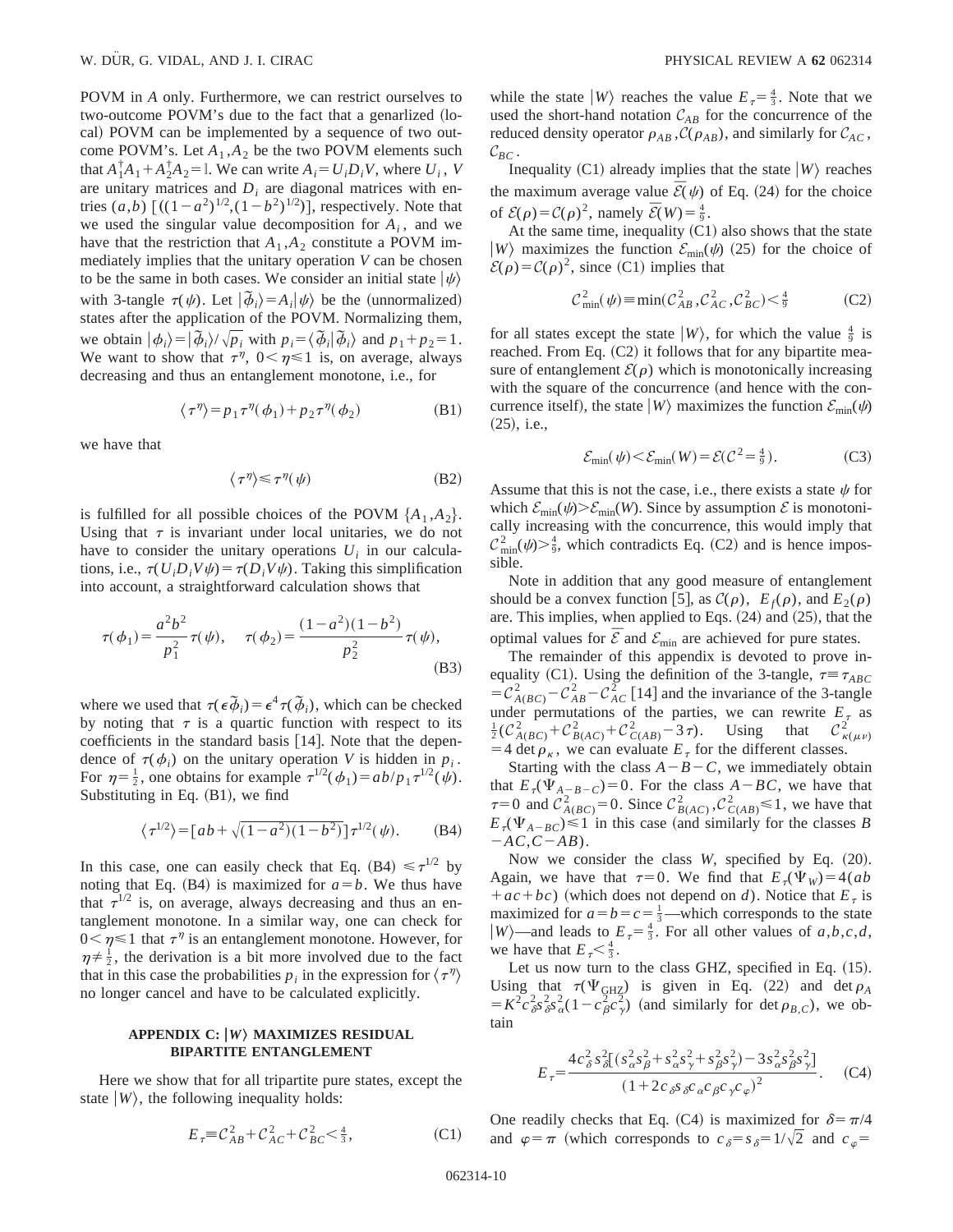$-1$ ), independent of the values of  $\alpha, \beta, \gamma \in (0,\pi/2]$ . Thus we have that  $E_{\tau} \leq E_{\tau}(\delta = \pi/4, \varphi = \pi)$  and after some algebra we obtain

$$
E_{\tau} \le \frac{(c_{\alpha}^{2} + c_{\beta}^{2} + c_{\gamma}^{2}) - 2(c_{\alpha}^{2}c_{\beta}^{2} + c_{\alpha}^{2}c_{\gamma}^{2} + c_{\beta}^{2}c_{\gamma}^{2}) + 3c_{\alpha}^{2}c_{\beta}^{2}c_{\gamma}^{2}}{(1 + c_{\alpha}c_{\beta}c_{\gamma})^{2}}.
$$
\n(C5)

We want to show that the right-hand side of Eq. (C5)  $\lt^{\frac{4}{3}}$ . Let us call  $x \equiv c_{\alpha}$ ,  $y \equiv c_{\beta}$ ,  $z \equiv c_{\gamma}$  with  $0 \le x, y, z \le 1$ . We thus have to show that

$$
f(x,y,z) \equiv 3(x^2 + y^2 + z^2) - 6(x^2y^2 + x^2z^2 + y^2z^2)
$$
  
+ 5(x^2y^2z^2) - 4 + 8xyz  
< 0. (C6)

Let us calculate the maximum of  $f(x, y, z)$ . We therefore take the derivatives of  $f(x, y, z)$  with respect to  $x, y, z$ , respectively (which we denote by  $f_x, f_y, f_z$ ) and set them to zero. One immediately observes [by considering the linear combination of the resulting equations, e.g.,  $xf_x - yf_y$ , where one, e.g., obtains  $(x^2-y^2)(1-2z^2)=0$ ] that for a maximum we

- [1] C. H. Bennett, H. J. Bernstein, S. Popescu, and B. Schumacher, e-print quant-ph/9511030 (unpublished).
- @2# A. Einstein, B. Podolsky, and N. Rosen, Phys. Rev. **47**, 777  $(1935).$
- [3] N. Linden, S. Popescu, B. Schumacher, and M. Westmoreland, e-print quant-ph/9912039 (unpublished); G. Vidal, W. Dür, and J. I. Cirac, e-print quant-ph/0004009 (unpublished); S. Wu and Y. Zhang, e-print quant-ph/0004020 (unpublished).
- [4] C. H. Bennett, S. Popescu, D. Rohrlich, J. A. Smolin, and A. V. Thapliyal, quant-ph/9908073.
- [5] G. Vidal, J. Mod. Opt. **47**, 355 (2000).
- [6] N. Linden and S. Popescu, Fortschr. Phys. 46, 567 (1998).
- $[7]$  J. Schlienz, (unpublished).
- $[8]$  A. Sudbery, e-print quant-ph/0001116.
- [9] H. A. Carteret and A. Sudbery, e-print quant-ph/0001091.
- $[10]$  J. Kempe, Phys. Rev. A  $60$ , 910  $(1999)$ .
- [11] Different classifications based on LU invariants were recently proposed in  $[20]$  and  $[9]$ . Depending on the values of these invariants, several classes of states in one case and types of entanglement in the other are identified. We want to remark that our classification is based on probabilistic conversions under LOCC, and therefore, as expected, our results are not fully compatible with those of these approaches.
- [12] D. M. Greenberger, M. Horne, and A. Zeilinger, *Bell's Theorem, Quantum Theory, and Conceptions of the Universe,* edited by M. Kafatos (Kluwer, Dordrecht, 1989), p. 69; D. Bouwmeester *et al.*, Phys. Rev. Lett. **82**, 1345 (1999).
- [13] A. Zeilinger, M. A. Horne, and D. M. Greenberger, NASA Conf. Publ. No. 3135 (National Aeronautics and Space Administration, Code NTT, Washington, DC, 1997).
- [14] V. Coffman, J. Kundu, and W. K. Wootters, Phys. Rev. A 61, 052306 (2000); see also e-print quant-ph/9907047 (unpublished).

must have  $x = y = z$ . The possible solutions of the resulting polynomial of degree 5 can be checked to lie outside the interval  $[0,1)$ , i.e., outside the range of *x*, *y*, *z* except for *x*  $y = y = z = 0$ . It can, however, be easily verified that this solution gives rise to a minimum of  $f(x,y,z)$ , namely  $f(0,0,0)$  $=$  -4. Thus the maximum of  $f(x, y, z)$  is obtained at the border of the range for *x*,*y*,*z*, which corresponds to the surfaces of a cube. Due to the fact that  $f(x, y, z)$  is invariant under permutations of the variables, we only have to check two of the surfaces, e.g., the surfaces specified by  $x=0$  and  $x=1$  (actually  $x=1-\epsilon$ , where  $\epsilon$  is an infinitesimally small positive number) and we find (i)  $f(0, x, y) = 3(y^2 + z^2)$  $-6y^2z^2-4 \le -1$  (the maximum in this case is, e.g., obtained for  $y=0, z=1-\epsilon$ ) and (ii)  $f(1, y, z) = 8yz-3(y^2)$  $(z+z^2)-y^2z^2-1$  < 0. In (ii), it can be checked that a necessary condition for a maximum is  $y = z$  and that  $f(1,y,y)$  is monotonically increasing in  $[0,1)$  and is thus maximized for  $y = z = (1 - \epsilon)$ . One obtains  $f(x, y, z) \le f(1, 1 - \epsilon, 1 - \epsilon) < 0$  as desired.

So we managed to show that the state  $|W\rangle$  is the only state which fulfills  $E_{\tau} = \frac{4}{3}$ , and for all other tripartite pure states we have that  $E_7 < \frac{4}{3}$ .

- $[15]$  H. K. Lo and S. Popescu, e-print quant-ph/9707038 (unpublished).
- $[16]$  G. Vidal, Phys. Rev. Lett. **83**, 1046  $(1999)$ .
- [17] M. Nielsen, Phys. Rev. Lett. **83**, 436 (1999).
- [18] Recall that the *n* entanglement monotones  $E_k(\psi) \equiv \sum_{i=k}^n \lambda_i$ , where  $\lambda_i$  come from the Schmidt decomposition of  $|\psi\rangle$  $\in \mathbb{C}^n \otimes \mathbb{C}^n$ ,

$$
|\psi\rangle = \sum_{i=1}^n \sqrt{\lambda_i} |i\rangle \otimes |i\rangle, \quad \lambda_i \ge \lambda_{i+1} \ge 0,
$$

are the measures that provide a quantitative description of the entanglement resources of a single copy of pure states, in that, for instance, they give the optimal probability  $P(\psi \rightarrow \phi)$  of conversion of the state  $|\psi\rangle$  into the state  $|\phi\rangle$  under LOCC  $[16]$ , namely

$$
P(\psi \rightarrow \phi) = \min \left\{ \frac{E_1(\phi)}{E_1(\psi)}, \ldots, \frac{E_n(\phi)}{E_n(\psi)} \right\}.
$$

In a two-qubit system we have only two nontrivial monotones,  $E_1(\psi) = \lambda_1 + \lambda_2 = 1$  and  $E_2 = \lambda_2 \le \frac{1}{2}$ . In a similar way as  $E_2(\psi)$  >  $E_2(\phi)$  determines that  $|\psi\rangle$  can be transformed into  $|\phi\rangle$  with certainty by means of LOCC [17], the extension to mixed states  $\rho$  of two qubits,  $E_2(\rho)$ , also says when the entanglement of the pure state  $|\psi\rangle$  suffices to locally prepare  $\rho$ with certainty  $[26]$ .

- @19# A. Sampera, R. Tarrach, and G. Vidal, Phys. Rev. A **58**, 826  $(1998)$ .
- [20] A. Acín, A. Andrianov, L. Costa, E. Jané, J. I. Latorre, and R. Tarrach, Phys. Rev. Lett. **85**, 1560 (2000).
- [21] N. Gisin and H. Bechmann-Pasquinucci, e-print quant-ph/9804045 (unpublished).
- [22] A state  $t|00\rangle + x|01\rangle + y|10\rangle + z|11\rangle$  is produced if it can be written as  $(a|0\rangle+b|1\rangle)(c|0\rangle+d|1\rangle)$ , that is, if  $tz=xy$ . A